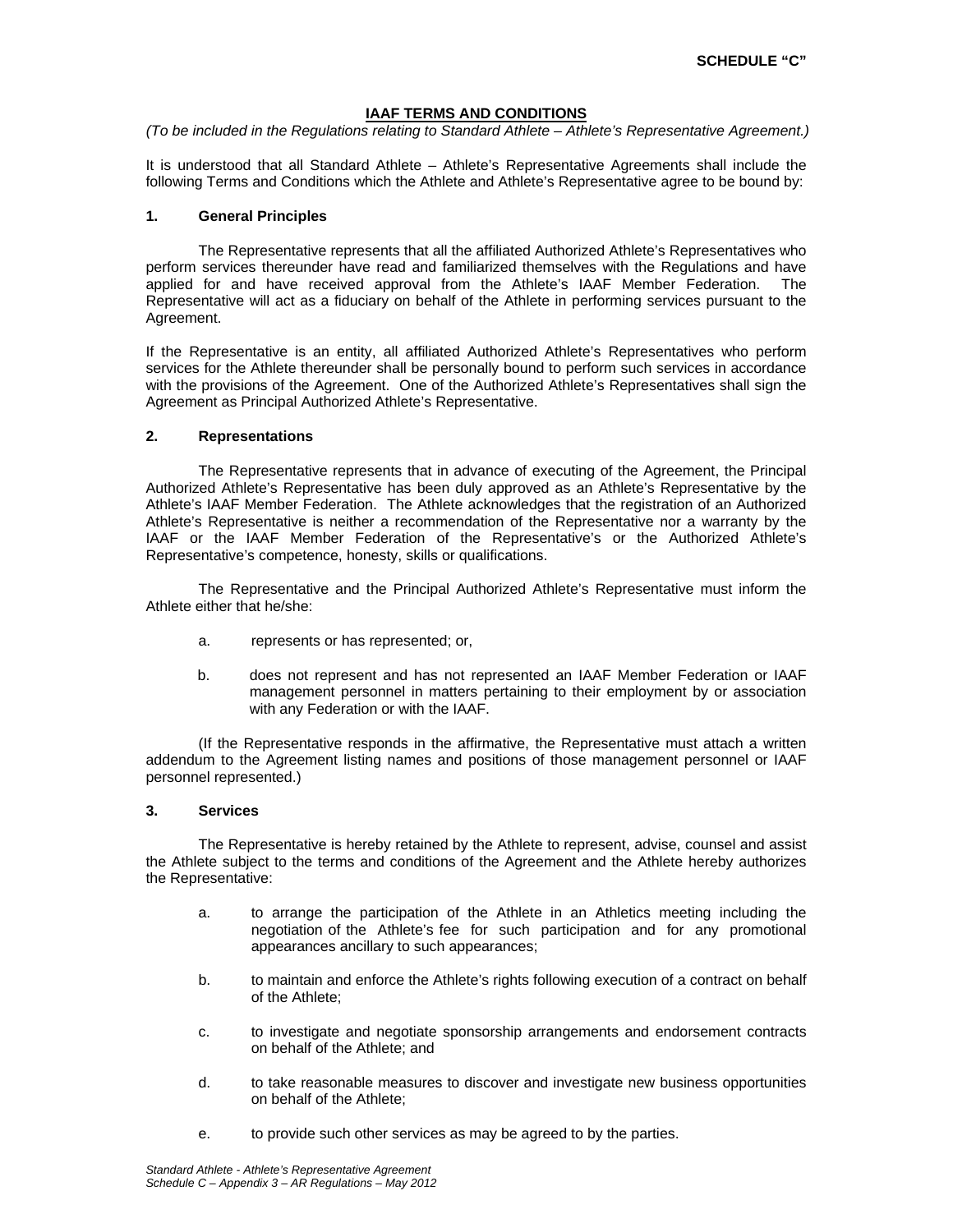In performing these services, the Representative agrees to act in such a manner as to ensure the effective representation of the Athlete and to at all times protect the best interests of the Athlete. The Representative further agrees to comply fully with all applicable IAAF rules and regulations.

It is understood and agreed that the Representative shall not have the authority to bind or commit the Athlete in any manner without prior consent of the Athlete. In the event consent is orally given by the Athlete, the Representative shall provide written confirmation of the consent within a reasonable time. In no event shall the Representative execute an agreement for, or on behalf of, the Athlete.

In performing these services, the Representative will act in a fiduciary capacity on behalf of the Athlete and will act in such manner as to protect the best interests of the Athlete and to assure effective representation of the Athlete in individual contract negotiations. The Representative shall be the exclusive representative for the purpose of negotiating contracts for the Athlete as herein provided.

If the Athlete has entered into any other agreements or contracts with the Representative or any affiliated Authorized Athlete's Representative relating to services other than as specifically set out (*e.g.,* financial advice, tax preparation) the nature of such other services covered by the separate agreements must be described.

It is understood that the Representative of the Athlete acknowledged that the Athlete was given the opportunity to enter into any of the agreements described in Paragraph 3e) above and the Standard Athlete - Athlete's Representative Agreement, without the signing of one agreement being conditioned upon the signing of any of the other agreements.

#### **4. Representative's Fees**

The fees to be paid pursuant to the Agreement by the Athlete to the Representative for services performed the fees set forth in Schedule "A" attached hereto in the manner and at the times referred to therein. The fees to be paid by the Athlete to the Representative and the due date for payment must be specified in precise terms. For example, if the Representative is to be paid a percentage of the compensation to be received by the Athlete, the percentage amount(s) must be set forth. Furthermore, it is not sufficient for Schedule "A" to specify when an Athlete will be invoiced for fees without also specifying in Schedule "A" when such invoices are due and payable.

There shall be no entitlement to interest on outstanding fees unless Schedule "A" explicitly provides for same.

The Representative shall not be entitled to receive any fee pursuant to the Agreement until the Athlete receives the compensation upon which the fee is paid.

In no event shall the Representative accept, directly or indirectly, payment of his fee from a Meeting Organization or Organizer. This does not prohibit the Representative from deducting the fee from funds received on behalf of the Athlete so long as the balance of funds, after fee deduction, is paid to the Athlete. Further, the amount of the Representative's fee shall not be discussed by the Representative with, or otherwise disclosed to, a Meeting Organization or Organizer with whom the Representative is negotiating on behalf of the Athlete or with any other person whatsoever, nor shall the Representative or the Athlete negotiate or secure an agreement from a Meeting Organization or Organizer respecting the amount of the Representative's fee.

#### **5. Expenses**

The provisions of Schedule "A" shall be applicable to all expenses incurred by the Representative in the performance of the Agreement.

a. General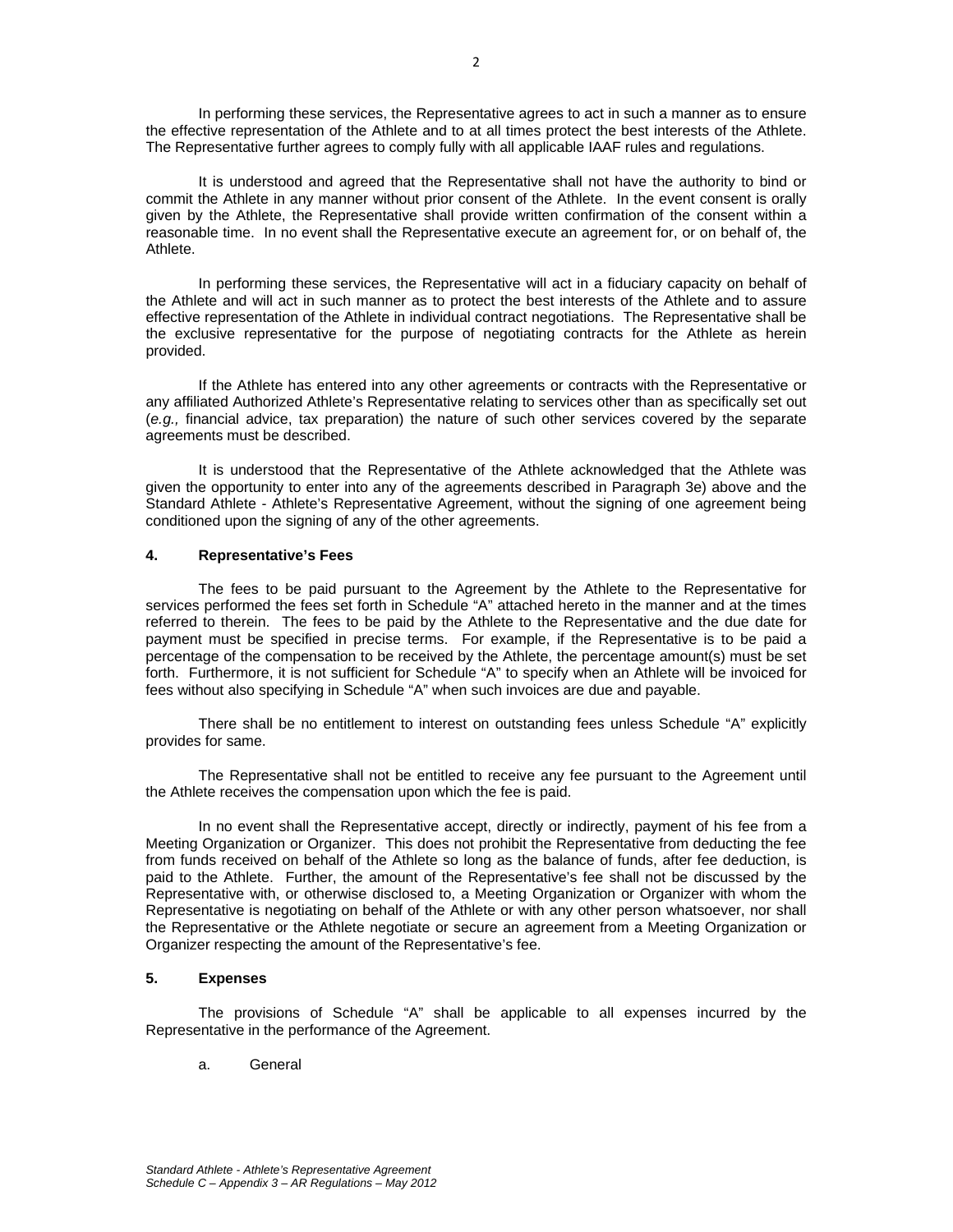i) Except as set forth in Schedule "A", all expenses incurred by the Representative in the performance of the Agreement shall be solely the Representative's responsibility and shall not be reimbursable by the Athlete. In the event that Schedule "A" provides for reimbursement of expenses (including reasonable and necessary travel expenses) it shall be limited to expenses actually incurred by the Representative in the performance of the Agreement. Any expense in addition to reasonable charges for photocopying, facsimile, long distance telephone, and courier charges must be approved of in advance by the Athlete to be reimbursable. All reimbursable expenses must be documented by the Representative and the Athlete agrees to pay such expenses within thirty (30) days of receipt of detailed expenses in connection with said services. Nothing in this subparagraph shall relieve any individual of, or derogate from, the certification requirements of the Regulations.

## **6. Duties of the Representative**

The duties of the Representative shall include the following:

- a. To perform the Agreement of representations with reasonable care and skill;
- b. To be knowledgeable with regard to the athletics calendar of events and to assist, together with the Athlete's coach, club and IAAF Member Federation, in planning, arranging and negotiating the Athlete's competition schedule;
- c. To comply with all applicable rule and regulations of the IAAF and the Athlete's IAAF Member Federation;
- d. To help ensure that the Athlete complies with all applicable IAAF Rules on eligibility and in particular, without restricting the generality of the foregoing; to recognize and abide by all rules and regulations of the IAAF relating to doping and betting;
- e. To act only with the Athlete's express consent and to keep the Athlete fully informed of all dealings or arrangement made on the Athlete's behalf;
- f. To represent the Athlete in a manner which does not bring the sport or the Athlete into disrepute;
- g. To use appropriate efforts to ensure that the Athlete receives all taxation documents verifying the payment of any tax that has been deducted by the payor of any amounts paid to the Athlete. When Meet Organizers do not supply tax forms, to inform the IAAF and to ask the IAAF to assist in ensuring appropriate tax certificates are provided by Meet Organizers;
- h. To avoid conflicts of interest, whether or not disclosed;
- i. To take all reasonable steps to collect, or arrange for the collection of, all fees negotiated by the Representative on behalf of the Athlete. The Representative shall be obliged to take all such steps to ensure collection, but shall not be liable in default if third parties fail to pay fees agreed with the Representative; and
- j. To pay all and any sums due under the Agreement in a timely fashion. Unless authorized to do so by the Athlete's Member Federation, the Representative will not enter the Athlete in any competition that conflicts with any of the following events for which the Athlete has been selected to compete by the Athlete's Member Federation or National Olympic Committee: World Championships, Area or Regional Championships or Games, National Championships or Games, World or Area Cups, and the Olympic Games.

#### **7. Duties of the Athlete**

The Athlete has the following duties under the Agreement: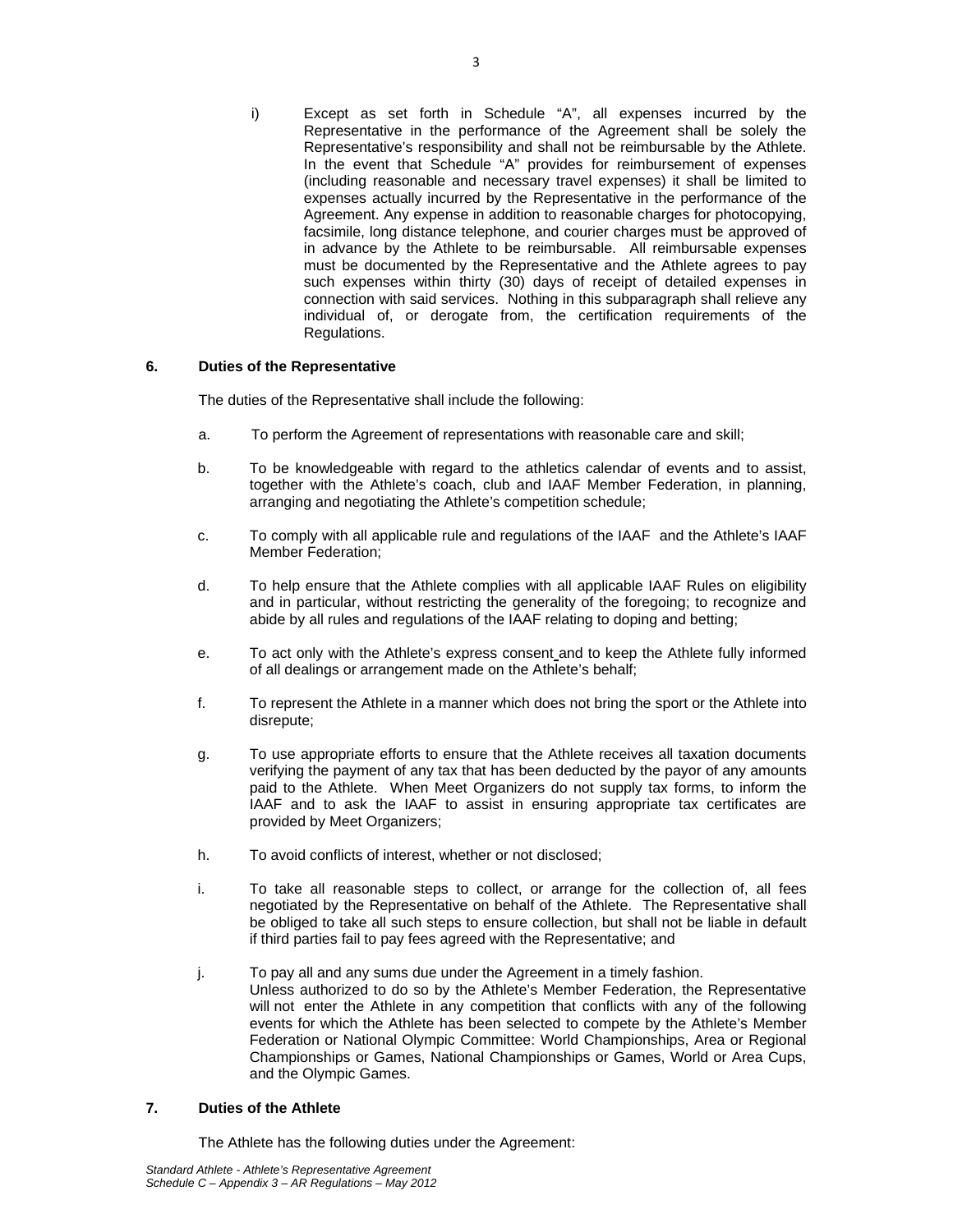- a. To keep the Representative fully informed of the Athlete's competition schedule and where appropriate, of relevant financial and commercial interests;
- b. To keep the Representative and the IAAF fully informed of the Athlete's whereabouts;
- c. To appear and compete at all and any meetings to which the Athlete has been properly committed by the Representative unless precluded from doing so by injury or wholly exceptional circumstances;
- d. To comply with all IAAF rules and regulations and all rules and regulations of the Athlete's IAAF Member Federation concerning Representatives;
- e. Where a Representative has negotiated, or an Athlete has agreed, to promote an event, to participate in all reasonable promotional efforts required by any Contract which the Athlete and the Representative have agreed to;
- f. To pay all and any sums due under the Agreement in a timely fashion.

The Athlete will not employ, engage or permit any third party to act or hold themselves out as having authority to negotiate for the Athlete with respect to matters covered by the Agreement.

Unless authorized to do so by the Athlete's Member Federation, the Athlete will not enter any competition that conflicts with any of the following events for which the Athlete has been selected to compete by the Athlete's Member Federation or National Olympic Committee: World Championships, Area or Regional Championships or Games, National Championships or Games, World or Area Cups, and the Olympic Games.

#### **8. Term**

The Agreement shall begin on the date hereof and, unless renewed, shall continue in effect only until December  $31<sup>st</sup>$  of the year it is executed; provided, however, that the Agreement shall immediately terminate:

- a. Upon the Principal Authorized Athlete's Representative's ceasing to be employed or retained by, or ceasing to otherwise be affiliated with the Representative;
- b. If the Representative is declared bankrupt, is insolvent, or makes a composition for the benefit of his creditors;
- c. If the Principal Authorized Athlete's Representative has his registration suspended or revoked by the Athlete's IAAF Member Federation or if he is otherwise prohibited by the Athlete's IAAF Member Federation from performing the services agreed upon;
- d. If the Athlete or Athlete's Representative is found to have committed a doping offence under the IAAF Rules and Regulations or those of a Member Federation; or
- e. By mutual agreement. The termination of the Agreement shall not affect or limit the liability of the Representative for any act or omission of the Representative arising prior to the date of such termination.

Upon the Agreements being terminated pursuant to either a) or b) of the above provision, the Representative shall be entitled to be compensated for the reasonable value of the services previously performed based upon the fee schedule contained in Section 4 above. The Representative shall be entitled to and compensated for continuing fees for services rendered during the period of the Agreement, including all fees or commissions on any sponsorship, endorsement, or other commercial agreement(s) that the Athlete has entered into during the term of the Agreement, and any extensions of any such agreement(s) resulting from the exercise of an option included in the agreement(s).

Upon the Agreements being terminated pursuant to  $8$  c) of the above provisions, the Representative shall forfeit the right to receive any further fees and shall refund a pro rata portion of